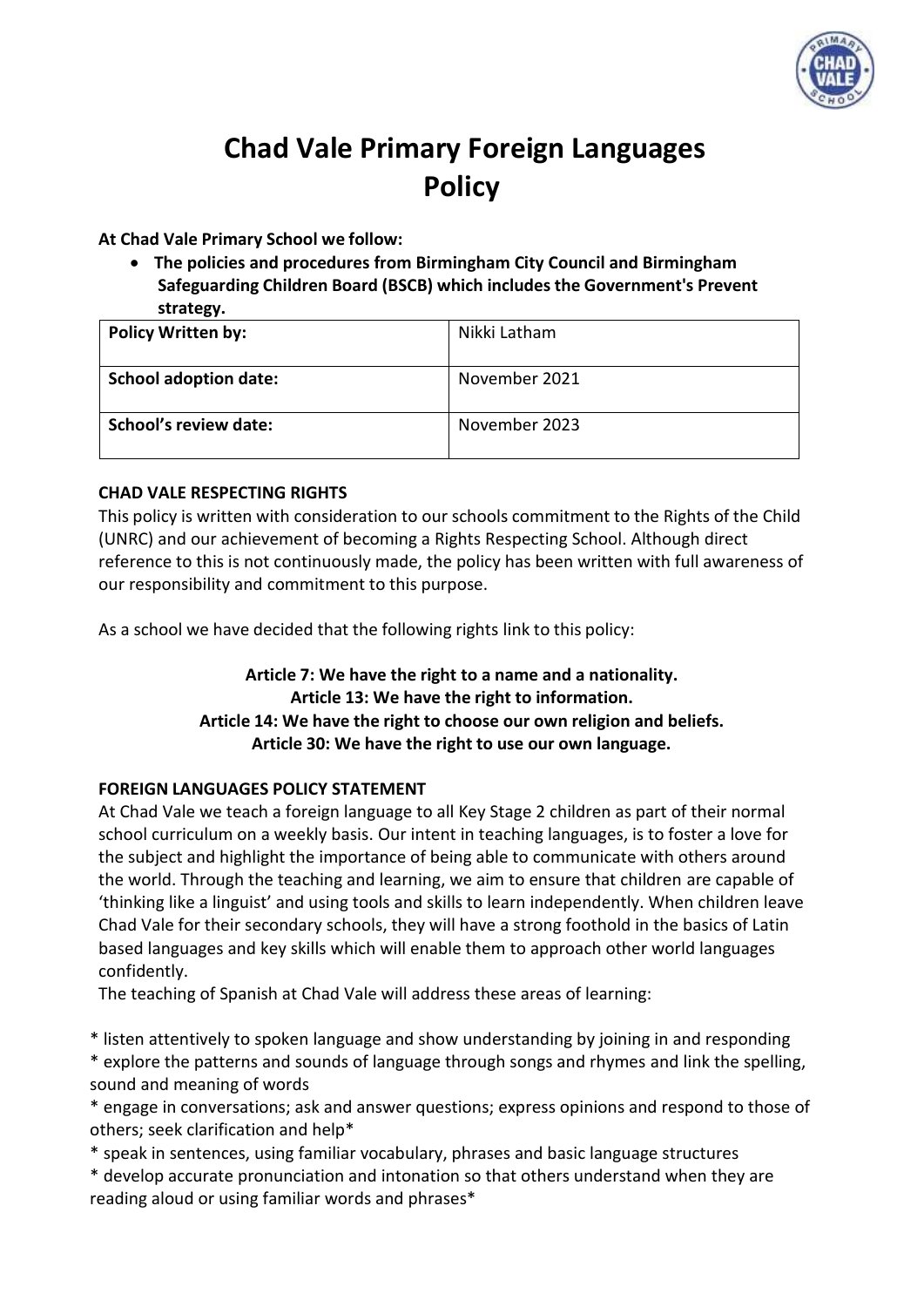

\* present ideas and information orally to a range of audiences\*

- \* read carefully and show understanding of words, phrases and simple writing
- \* appreciate stories, songs, poems and rhymes in the language

\* broaden their vocabulary and develop their ability to understand new words that are introduced into familiar written material, including through using a dictionary

\*write phrases from memory, and adapt these to create new sentences, to express ideas clearly \* describe people, places, things and actions orally\* and in writing

\*understand basic grammar appropriate to the language being studied, including (where relevant): feminine, masculine and neuter forms and the conjugation of high-frequency verbs; key features and patterns of the language; how to apply these, for instance, to build sentences; and how these differ from or are similar to English.

(National Curriculum, 2013)

#### **THE NATIONAL CURRICULUM 2014**

**As of September 2014 the government stated that all primary schools in England and Wales must provide a language to all Key Stage 2 pupils.**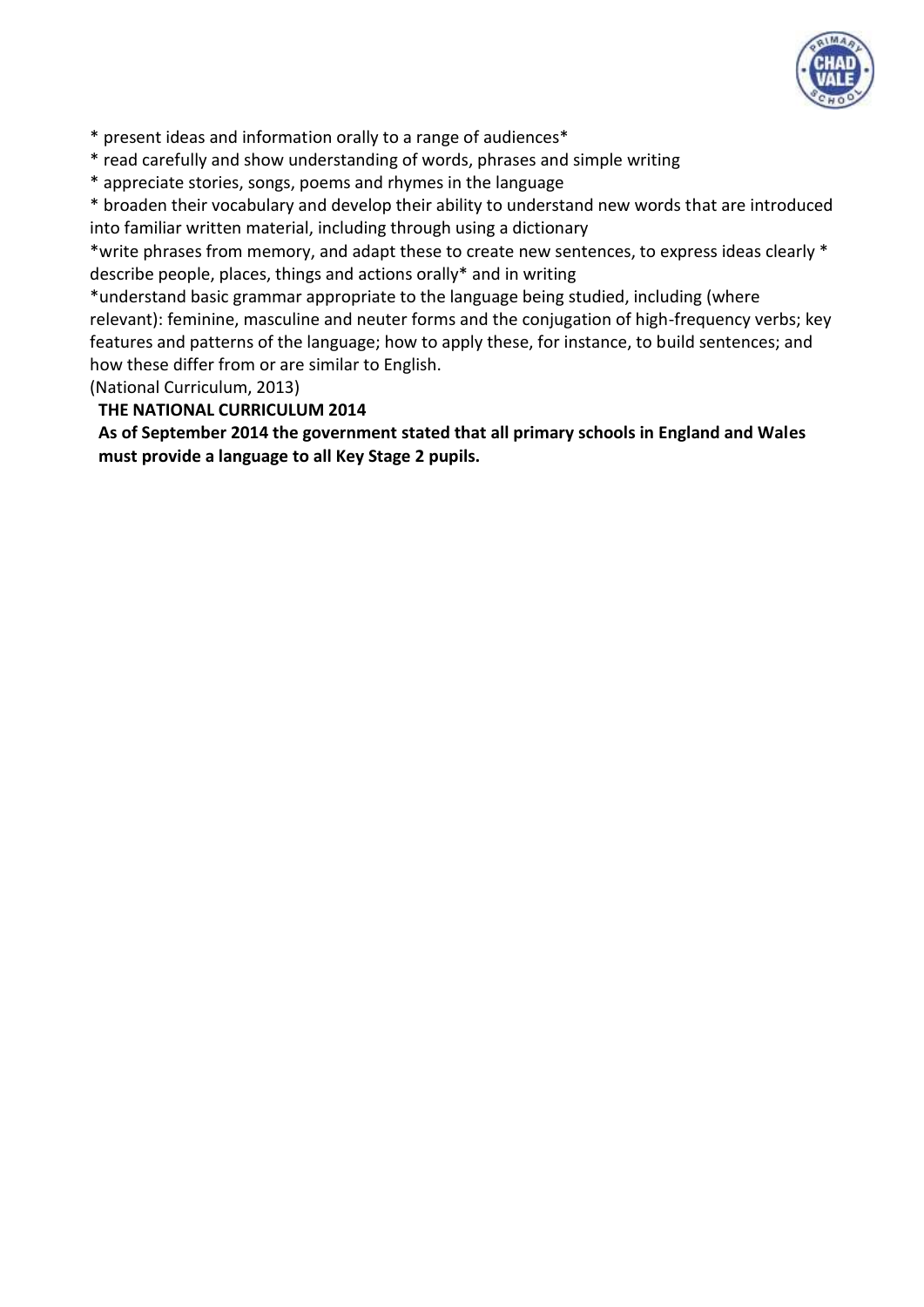

## **PLANNING**

Up until September 2020, our curriculum had been developed around the National Curriculum, Key Stage 2 Frameworkfor MFL and the LCP curriculum. Currently, our year 5 and 6 children are continuing with this. We aim to phase out the current curriculum by the end of July 2022.

From September 2020, we will begin using a new and updated Spanish curriculum in years 3 and 4. It has been developed using The Primary Languages Network online scheme. While elements of the previous curriculum have been maintained and updated, the new curriculum also features some new units of work to be covered from year 3- year 6. It contains more opportunity for repetition of vocabulary across year groups and regular recapping of previously learned language and grammar.

We teach the children to know and understand how to:

- ask and answer questions;
- use correct pronunciation and intonation;
- memorise words;
- interpret meaning;
- understand basic grammar;
- use dictionaries;
- work in pairs and groups, and communicate in the other language;
- examine aspects of life in another culture;
- use grammatical conventions when speaking Spanish.

#### **CROSS-CURRICULAR LINKS**

Links are made with other areas of the curriculum and Spanish where possible and teachers are asked to make use of children's Spanish learning in their everyday practice. Links to English grammar are always referred to when teaching Spanish grammar, for example. Other examples of this could be, children answering registers using Spanish vocabulary,

displaying the date and other key vocabulary in Spanish. Encouraging further development of children's language skills inother areas of the curriculum is maintained throughout the school.

#### **TEACHING METHODS AND APPROACHES**

We base teaching on the guidance material in the Framework for MFL and using where appropriate, materials from the scheme of work for modern foreign languages as well as a range of resources including various CD ROM's, duel language books and a host of other authentic resources which can be found in the Languages resources cupboard.

Whilst we predominantly follow aspects of the PLN scheme, lessons are adapted to the context of our school andthe abilities of our children. We base the teaching and learning of new vocabulary on the '3 P's'methodology, (presentation, practise and production) and use a variety of techniques to encourage the children to have an active engagement in the modern foreign language: theseinclude games, role-play and songs.

When possible we use confident Spanish speakers in the classroom (such as native Spanish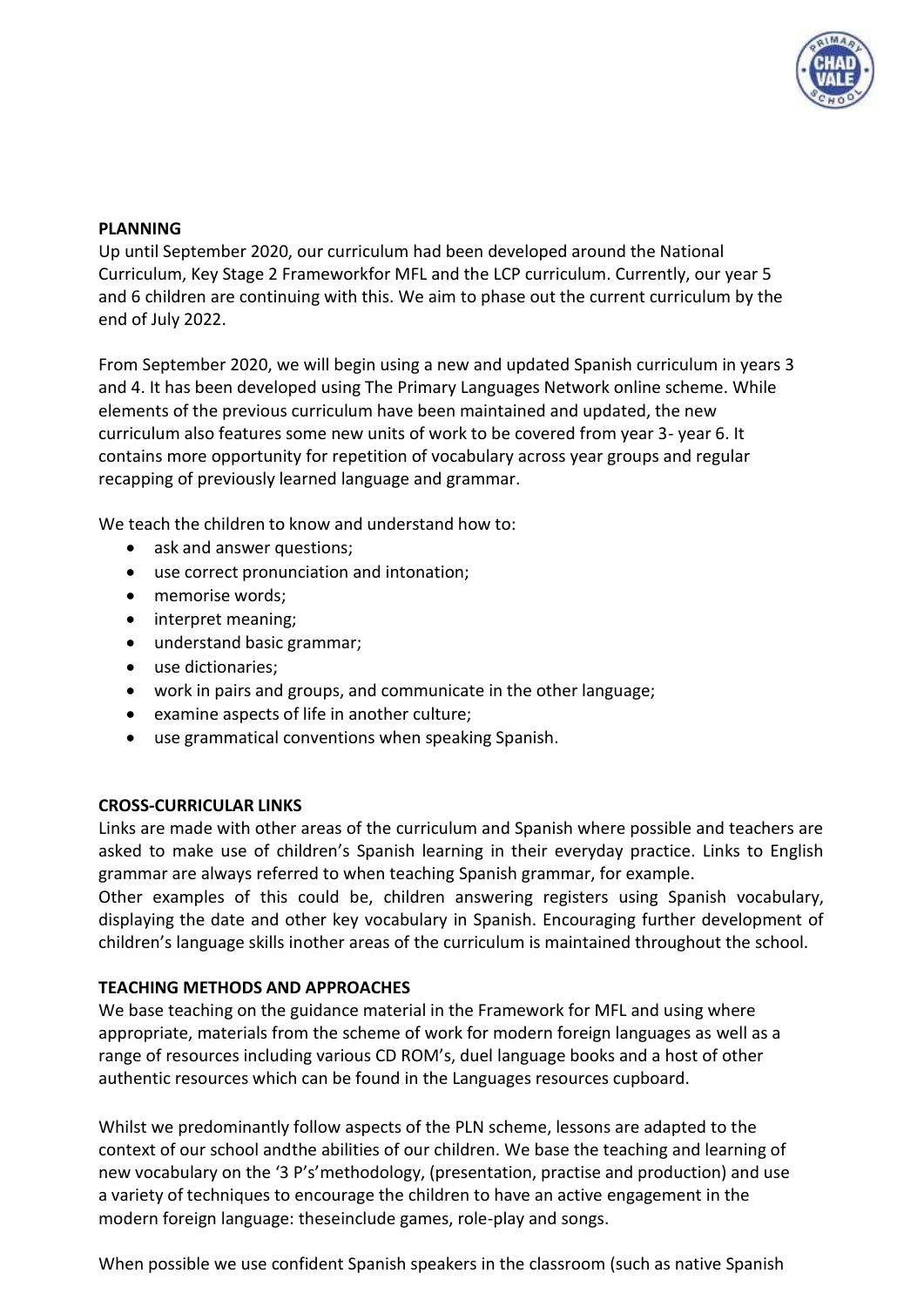

speakers), in order to expose the children to more than one voice in the foreign language as well as using DVD's, interactive resources and CD's. We frequently use mime to accompany new vocabulary in the foreign language, as this serves to demonstrate the foreign language without the need for translation. We emphasise Listening and Speaking skills in line with the curriculum, however, reading and writing skills are taught alongside this during lesson time. After four years of language learning most children will be able to read and write short passages of familiar Spanish, will have an understanding of some Spanish culture, will have a basic understanding of some language structure, which they can apply to another language, will be able to hold a short, simple conversation and understand a range of familiar language.

We also use a multi-sensory and kinaesthetic approach to teaching, i.e. we try to introduce a physical element into some of the games, as we believe that this serves to reinforce memory. We make the lessons as entertaining and enjoyable as possible, as we realise that this approach serves to develop a positive attitude in the children to the learning of modern foreign languages. We build children's confidence through constant praise for any contribution they make in the foreign language, however tentative, in line with our behaviour policy.

## **ORGANISATION**

Spanish is offered to all Key Stage 2 children for 60 minutes per week. In Year 3 this could be done as two half an hour lessons. The classes are taught either by the Languages cocoordinator for the school or another teacher who has a good level of knowledge of the target language.

Each KS2 classroom is to have a designated Spanish display with relevant vocabulary and grammatical conventions highlighted and teachers are asked to utilise the children's Spanish knowledge wherever possible in other areas of school life, for example during registration.

## **ASSESSMENT AND RECORD – KEEPING**

We assess children's progress formatively in order to ensure that they are moving forward in the learning process. This is done informally during the lessons in order to evaluate what the children are learning and to inform teaching.

We also use target booklets during lesson time, whereby children have the opportunity to assess themselves based on given objectives. These are then agreed by the teacher who helps children to set targets based on objectives from the next level.

Assessment is in four key areas:

- listening and speaking
- reading and responding;
- writing
- Grammar

Children will fill in self-assessment sheets at times to monitor their own progress and feed back to teachers. Alongside this, video footage will be taken during lesson time in order to evaluate the learning of low, medium and high ability learners.

From September 2021, children will be formally assessed on Educater at the end of each half term. This will be done against the learning objectives directed in lessons.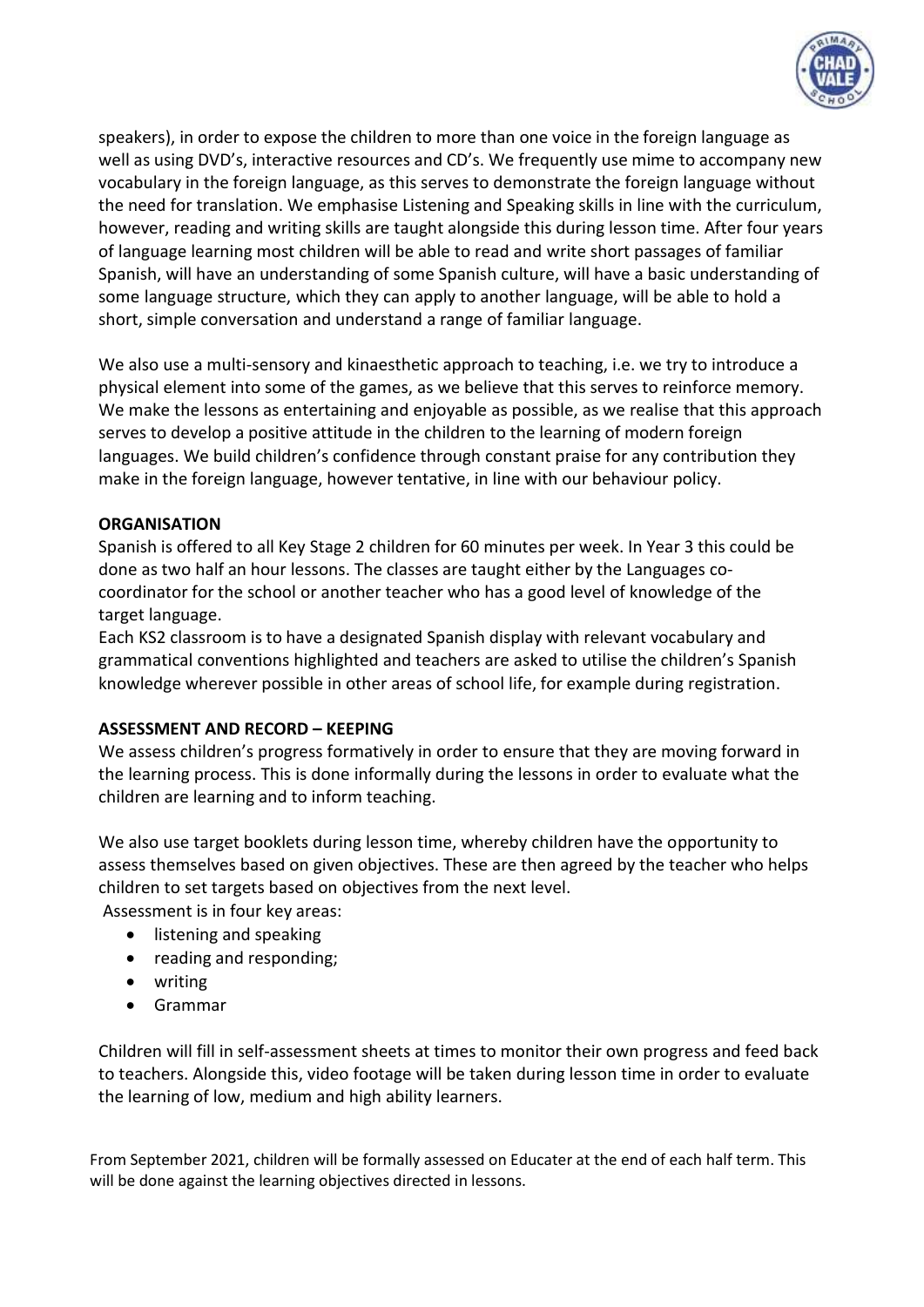

## **MONITORING/ EVALUATION**

We monitor the learning and teaching of Spanish in the same way that any other curriculum subject is monitored in school. SLT leaders and other interested colleagues will make interim observations and support the teaching and learning of the target language. Interviews with children and book trawls may also take place on occasion.

## **TRANSITION**

Children are made aware of their position in relation to languages upon leaving Chad Vale. They are able to take any language resources or learning with them to new secondary schools as a basis to work from. Year 6 teachers will also liaise with secondary schools and pass on relevant information.

# **INCLUSION AND EQUAL OPPORTUNITIES**

As an inclusive school we recognise the need to tailor our approach to support children with special educational needs as well as those who are identified as greater depth. Additional support is given for pupils with additional needs in the form of additional vocabulary support, differentiated learning or teacher support. In circumstances whereby it is felt that learning a foreign language is inappropriate for a particular child, due to specific learning needs, children may be requested to be exempt from learning Spanish in order to focus on developing English skills, with a teaching assistant or another teacher.

We challenge our more able children to extend on previous learning and combine it with new vocabulary or grammatical concepts and apply this to a range of contexts. They are expected to be able to create more complex sentences in speaking and writing and hold a conversation confidently. In reading, more able children are expected to use clues in the text to infer meaning of vocabulary which may not already be known to them.

Grammatically, these children are given opportunity to understand the concepts surrounding verbs and apply them in different scenarios, including speaking, listening, reading and writing.

Policy agreed on: ………………………………………………………………………

Chair of Governors: ……………………………………………………………………..